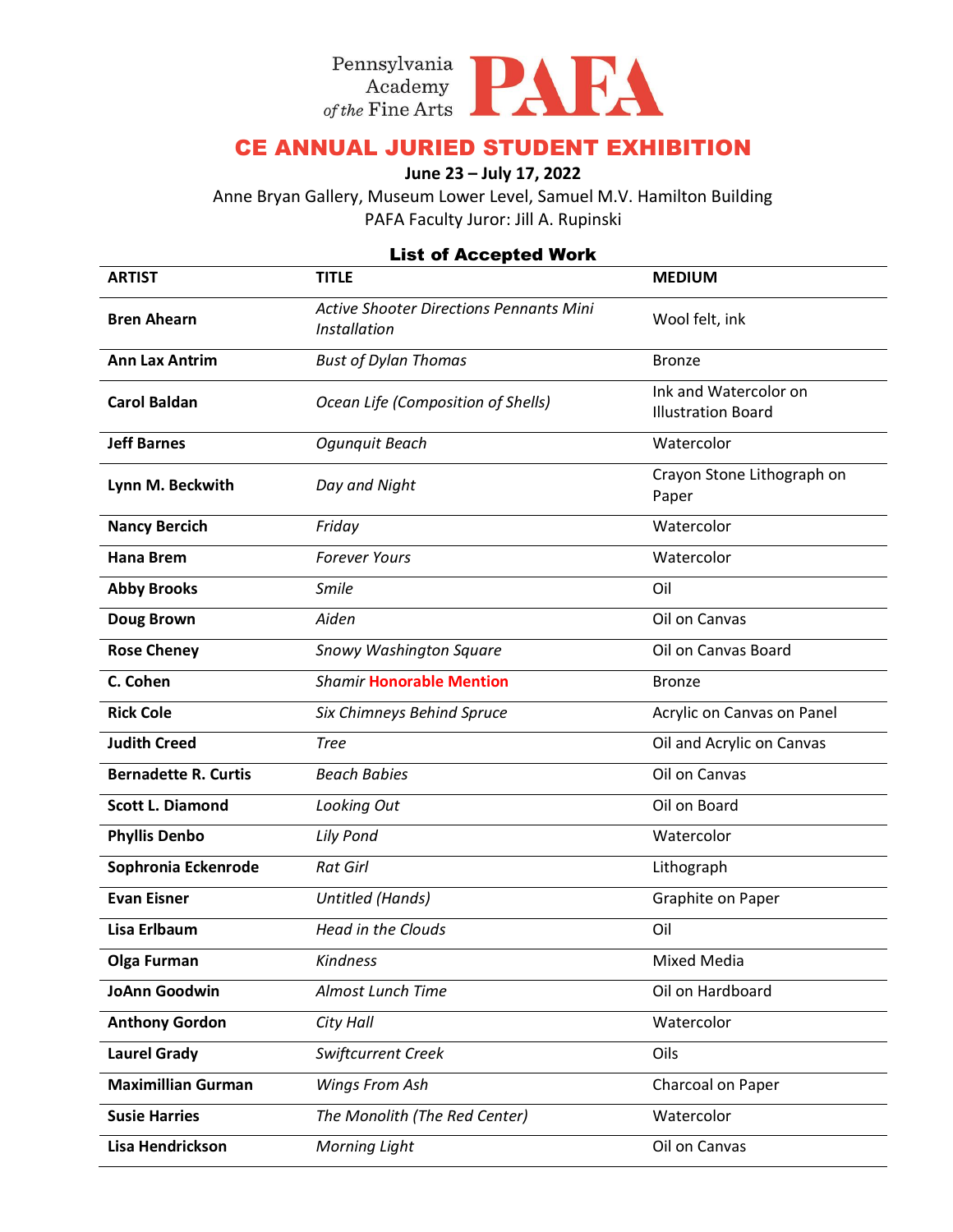| <b>Robert Jaffe</b>          | My Widow's Oncologist                                      | Clay and Acrylic                       |
|------------------------------|------------------------------------------------------------|----------------------------------------|
| Georgina Renee Johnson       | <b>Oculus Honorable Mention</b>                            | Stone Lithography                      |
| Amanda Kaiserman             | Captivity (Self-portrait)                                  | Oil on Canvas                          |
| <b>Valerie Lee</b>           | Raymond Lee, 92 yo 4th Generation Chinese<br>American      | Oil on Canvas                          |
| Cheryl L. Leone              | Farmer                                                     | Water Soluble Oil                      |
| <b>Marian Levine</b>         | A Piece of History                                         | Watercolor                             |
| <b>Stephen Liebhaber</b>     | <b>Flying Man</b>                                          | Alabaster, Cement, Steel               |
| <b>Sally Aycock Marshall</b> | After the Reign                                            | Welded Steel, Brass, Aluminum<br>Chain |
| <b>Elena Matero</b>          | Nike - Cast Hall                                           | Charcoal on Paper                      |
| <b>Margaret Matt</b>         | Quinn                                                      | Oil                                    |
| Joseph McGrath               | Elephantus                                                 | Alabaster                              |
| <b>Kristine McKercher</b>    | Ophelia 1st PRIZE                                          | Graphite, colored pencil, pastel       |
| <b>Frederic Murphy</b>       | Gen-X Putti                                                | <b>Bronze</b>                          |
| <b>Chris Nelson</b>          | <b>Newport Cove</b>                                        | Watercolor                             |
| Peggy O'Donnell              | Majestic Labor                                             | Clay, wood, wire, objects              |
| Lamont A. O'Neal             | Seated Man                                                 | Ink wash                               |
| Lee T. Pearcy                | Roman Interior (San Giorgio in Velabro)                    | Oil on Canvas                          |
| <b>Christine Petty</b>       | Phylogen                                                   | Screenprint                            |
| <b>Rosalie Phipps</b>        | Drew                                                       | Oil on Canvas                          |
| <b>Peter Piven</b>           | <b>Pearson's Falls</b>                                     | Watercolor                             |
| <b>Carol Hess Plimpton</b>   | <b>Winged Victory</b>                                      | Charcoal                               |
| <b>Marjorie Robbins</b>      | The Becoming: Landscape                                    | Oil                                    |
| <b>Patti Reed-Rosenberg</b>  | Luthier at his Bench                                       | Watercolor                             |
| <b>Elaine Rosenberg</b>      | Chapel, Bryn Athyn, PA Honorable Mention                   | Watercolor                             |
| <b>Joellyn Ross</b>          | <b>Intersection</b>                                        | Acrylic                                |
| <b>Anne Rothman</b>          | Rosalie                                                    | Oil on Canvas                          |
| <b>Gwenn Rubin</b>           | My Grandmother's Lamp & Other Historical<br><b>Objects</b> | Oil on Canvas                          |
| Ellen P. Ryan                | In Fairmount Park Honorable Mention                        | Watercolor                             |
| <b>Alayne Sahar</b>          | <b>Stunner</b>                                             | Watercolor                             |
| <b>Rachel Scheinfeldt</b>    | Part of Formal Abstraction Series, #3                      | <b>Bronze</b>                          |
| Elizabeth Senekjian          | Dennis                                                     | Oil                                    |
| <b>Leslie Landis Shepard</b> | <b>Boat 3rd Prize</b>                                      | Acrylic over Flashe                    |
| Sonya Smith                  | <b>Chasing Beauty Number 15</b>                            | Acrylic and Pumice on Wood             |
| <b>Eniko Mara-Somkuti</b>    | Carpenter Hall                                             | Watercolor                             |